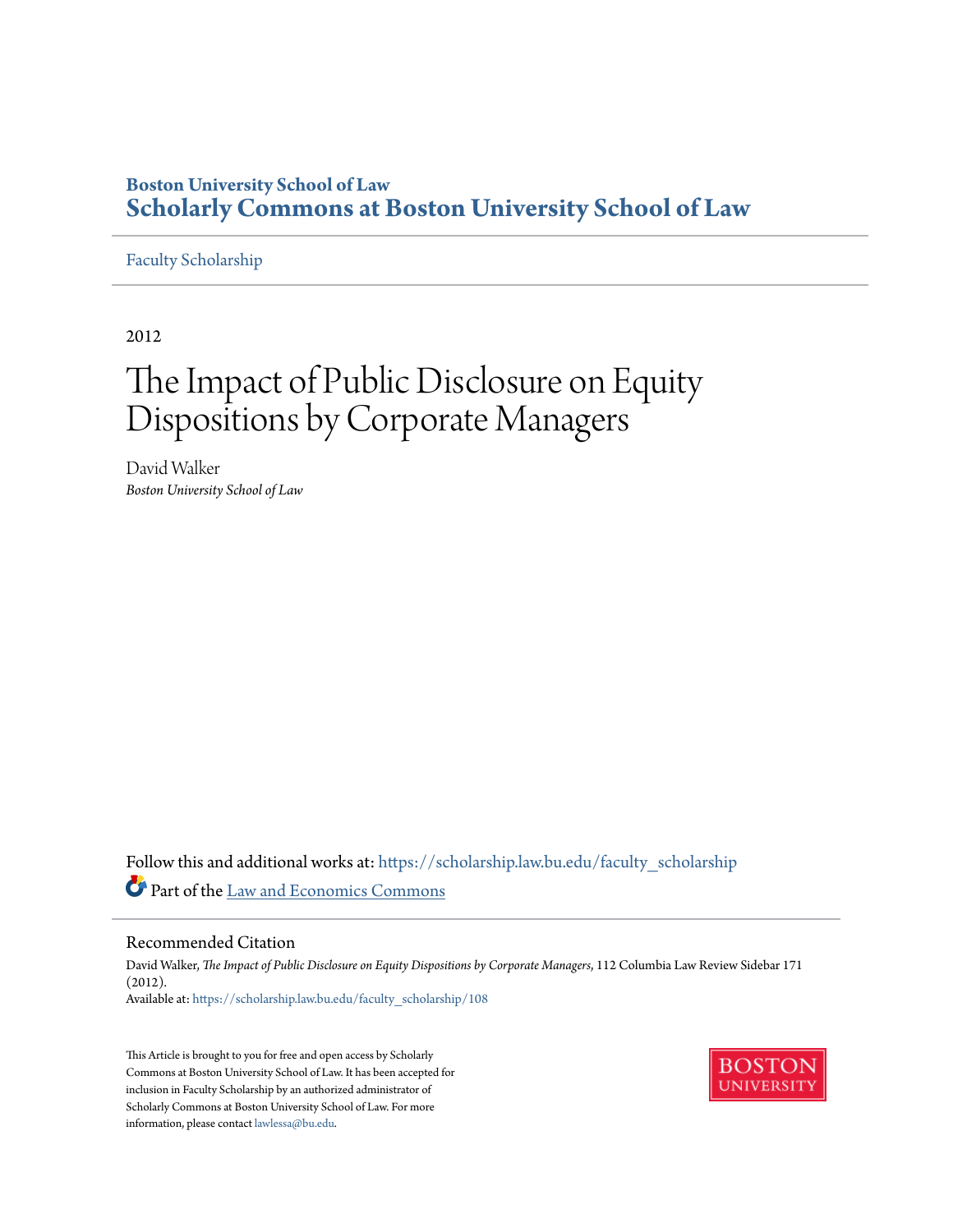

# **THE IMPACT OF PUBLIC DISCLOSURE ON EQUITY DISPOSITIONS BY CORPORATE MANAGERS**

112 *Columbia Law Review Sidebar* (forthcoming 2012) Boston University School of Law Paper No. 12-36 (July 11, 2012)

> Boston University School of Law David I. Walker

This paper can be downloaded without cha w<br>arge at:<br>

http://www.bu.edu/law/faculty/scholarship/workingpapers/2012.html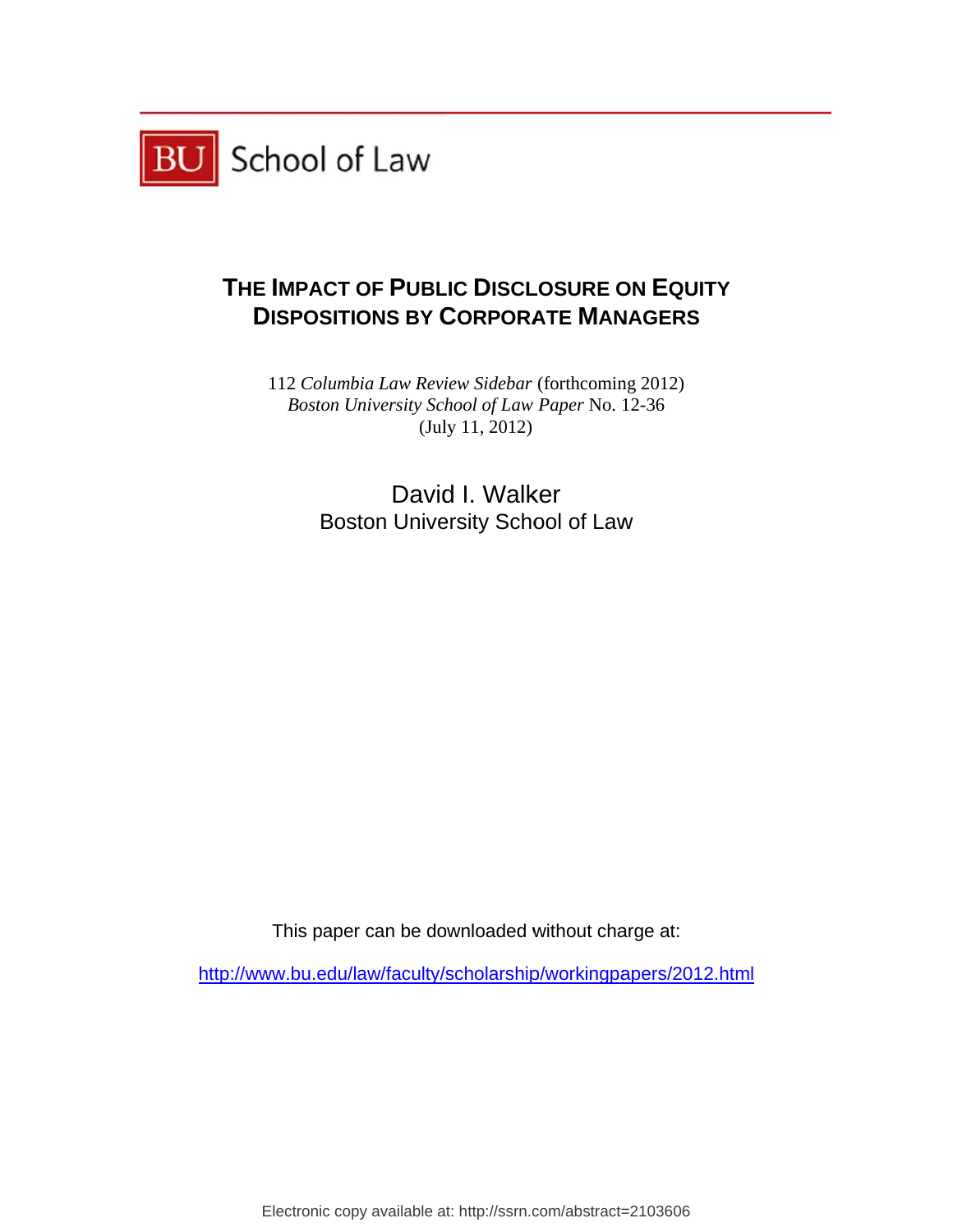### **THE IMPACT OF PUBLIC DISCLOSURE ON EQUITY DISPOSITIONS BY CORPORATE MANAGERS**

#### *David I. Walker*\*

*112 COLUM. L. REV. SIDEBAR (forthcoming 2012)*

#### **INTRODUCTION**

Year after year, the senior managers of public companies in the U.S. receive a large chunk of their compensation in the form of company equity—stock and options—and year after year, managers exercise options and sell shares. Between the inflow and the outflow is an equity reservoir. It is well understood among economists that managerial incentives are shaped not just by grants of stock and options, but also by their overall holdings in those reservoirs.1 The size and composition of these holdings are shaped by several factors, including firm choices regarding the amounts and types of equity compensation awarded, timeand sometimes performance-based vesting restrictions on equity awards, and, in the case of stock options, stock price performance, since options will not be exercised unless they are "in the money," that is, unless the current market price of the stock exceeds the price that a manager must pay to exercise the option. In some cases, firms impose explicit contractual equity retention obligations on their managers, as well.

In "*Stock Unloading and Banker Incentives*," Professor Jackson investigates whether public disclosure of stock sales by managers impacts the size of equity holdings.2 Specifically, Jackson investigates the relationship between public disclosure and the magnitude of dispositions—which he refers to as "unloadings"—but what he is really

<sup>\*</sup> Professor of Law, Maurice Poch Faculty Research Scholar, and Associate Dean for Academic Affairs, Boston University School of Law. I thank Robert Jackson for his Essay, for his insightful comments on this response, and for a number of fascinating and very enjoyable exchanges on this topic.

<sup>1.</sup> See John E. Core et al., Executive Equity Compensation and Incentives: A Survey, FRBNY Econ. Pol'y Rev., Apr. 2003, at 27.

<sup>2.</sup> Robert J. Jackson, Jr., Stock Unloading and Banker Incentives, 112 Colum. L. Rev. 951 (2012).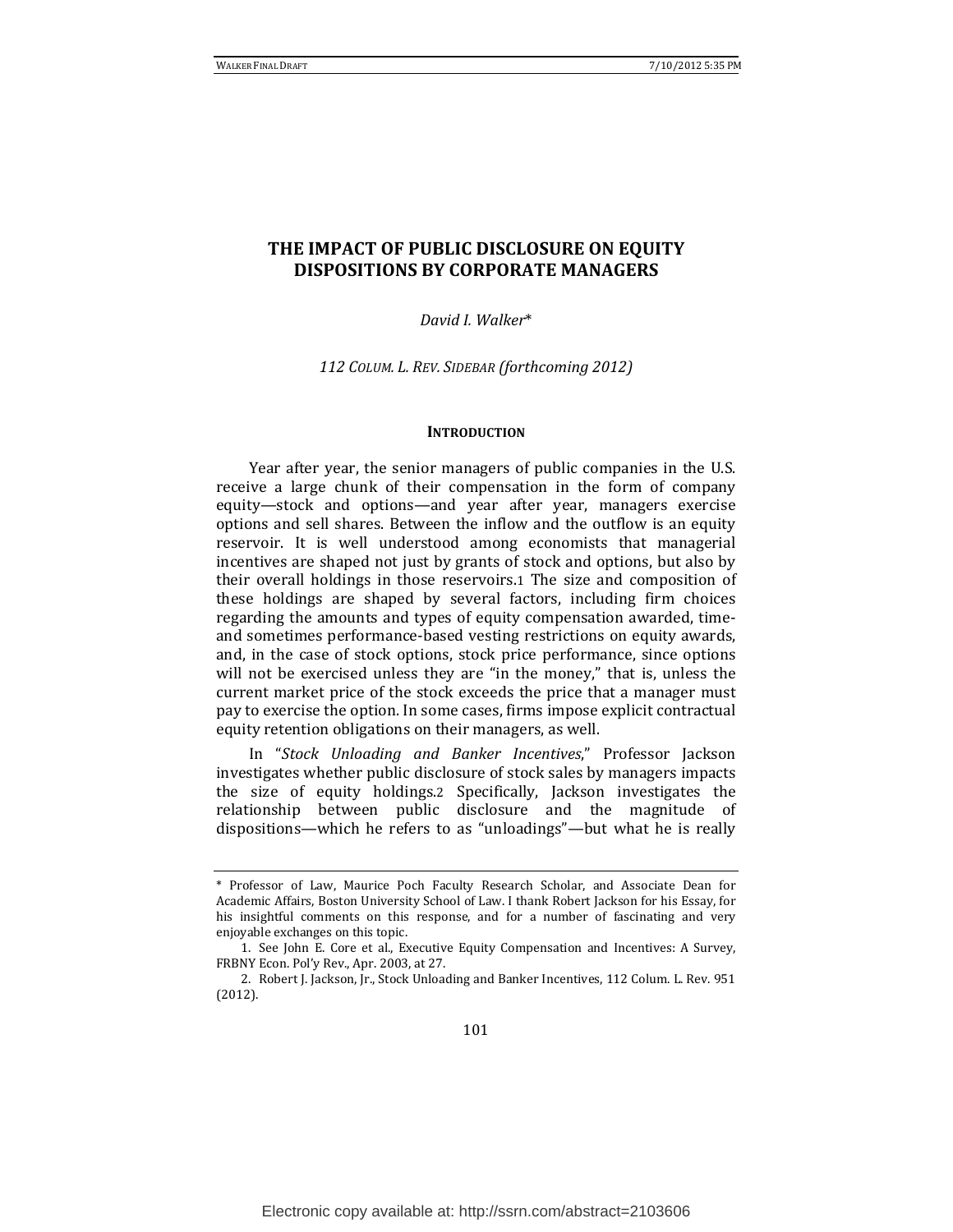concerned about is the impact of disclosure on the size of the equity reservoirs. Jackson posits that public disclosure of stock sales by company executives subject to the reporting requirements of section  $16(a)$ 3 of the Securities Exchange Act of 19344 may deter these individuals from selling, which would increase equity holdings, all else being equal.5 The reason, in a nutshell, is that dispositions that are driven solely by diversification needs may be misinterpreted by the market, by colleagues, or by the financial press as signaling a lack of confidence in, or commitment to, the firm. 

Next, utilizing a unique set of publicly available, but previously ignored data on stock sales by senior managers at Goldman Sachs, Jackson finds support for his theory.6 He finds that in years in which they are subject to section 16(a) reporting requirements, Goldman executives sell less stock than in years in which section  $16(a)$  disclosure is not required.7 He also finds that managers anticipate section  $16(a)$  disclosure obligations by selling more shares in the years immediately prior to their elevation to section  $16(a)$  reporting status.8 In addition, he finds that of the thirty-odd members of Goldman's management committee, section 16(a) reporters sell fewer shares than non-reporters.9

In the final portion of his Essay, Jackson considers the implications of the relationship he finds between disclosure and stock sales.10 Here, the glass is both half-empty and half-full. On the one hand, Jackson is optimistic that expanding the reach of public disclosure of stock sales could be a means of increasing equity holdings by managers at public companies who are not subject to section  $16(a)$ , which might improve managerial incentives. But he finds the impact of public disclosure troubling in the context of financial institutions, where some worry that concentrated equity holdings by bank managers may fuel excessive risktaking. Given that concern, Jackson argues that bank regulators need information on reservoir size, not just information on inflows and outflows.11

Professor Jackson has embarked on an important project and has produced an excellent Essay. He should be particularly congratulated on his creativity and resourcefulness in identifying and analyzing a source of

<sup>3. 15</sup> U.S.C. § 78p (2006).

<sup>4.</sup> Pub. L. No. 73-291, 48 Stat. 881 (codified as amended at 15 U.S.C. §§ 78a-78lll (2006)). 

<sup>5.</sup> Jackson uses the term "executive" to refer to a section  $16(a)$  reporter and "manager" to refer to executives and other senior managers. Jackson, supra note 2, at 952. I will adopt this terminology as well.

<sup>6.</sup> Id. at 970–72. 

<sup>7.</sup> Id. at 970. 

<sup>8.</sup> Id. at 971-72.

<sup>9.</sup> Id. at. 972. 

<sup>10.</sup> Id. at 973. 

<sup>11.</sup> Id. at 975.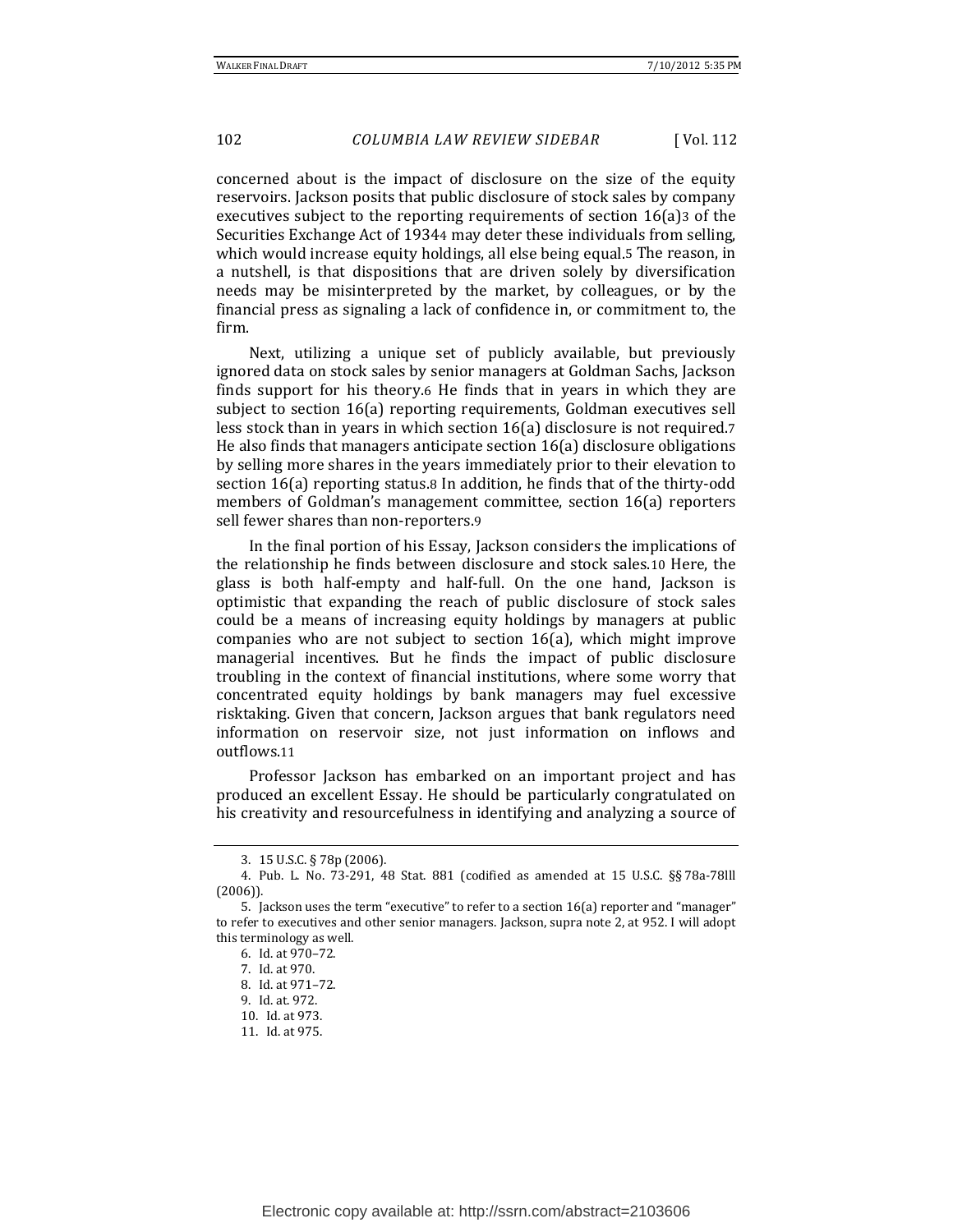data on equity dispositions by managers not subject to section  $16(a)$ reporting requirements. To be sure, this data does present some formidable analytical challenges. The analysis is complicated by the potentially confounding effect of a heightened contractual equity retention obligation placed on a subset of the section  $16(a)$  executives, but Jackson does all that one could do to isolate the impact of public disclosure, and I believe he marshals convincing evidence that public disclosure has affected stock sales by Goldman's managers.

Professor Jackson's brief Essay raises many important issues, many of which I will not be able to address in this short response. Instead, I will focus on the relationship between public disclosure and managerial equity retention, which I believe lies at the heart of his analysis. Consistent with Jackson's organizational approach, I will begin with a section on theory and then discuss the data and its interpretation. In an effort to provide value to the reader of this response, I will highlight some of what I view as the limitations of the analysis and interpretation, but these points should not be read as suggesting fundamental disagreement with Jackson's approach or conclusions.

#### **I. THE THEORETICAL LINK BETWEEN PUBLIC DISCLOSURE AND MANAGERIAL STOCK SALES**

#### A. *Managerial Equity Reservoirs*

Let me return to the reservoir analogy, which I believe is apt for thinking about firm equity held by a "hired" manager. At most public companies, the size and composition of managerial equity holdings reflect a tension between the shareholders' interest in having managers hold sufficient equity to align the interests of the two groups and the managers' disinclination to hold so much firm equity that they become badly underdiversified. Since managers demand to be compensated for that underdiversification, company directors overseeing managerial equity reservoirs on behalf of the shareholders balance the interest alignment benefit against the cost of suboptimal managerial diversification.12 Of course, this picture does not describe all executives. Some executives, often founders, hold sufficient equity to control the firm and see great value in that control. But the typical "hired" manager of a large public

<sup>12.</sup> The approach described in the text reflects the optimal contracting view of the executive compensation process that is generally adopted in the corporate finance literature. See Core, et al., supra note 1, at 32, 36. This view is basically uncontested in the context of junior managers. Some believe that senior executives have significant influence over their own pay and that outside directors fail to insist on senior executive pay arrangements that maximize shareholder value. See generally Lucian Arye Bebchuk et al., Managerial Power and Rent Extraction in the Design of Executive Compensation, 69 U. Chi. L. Rev. 751 (2002).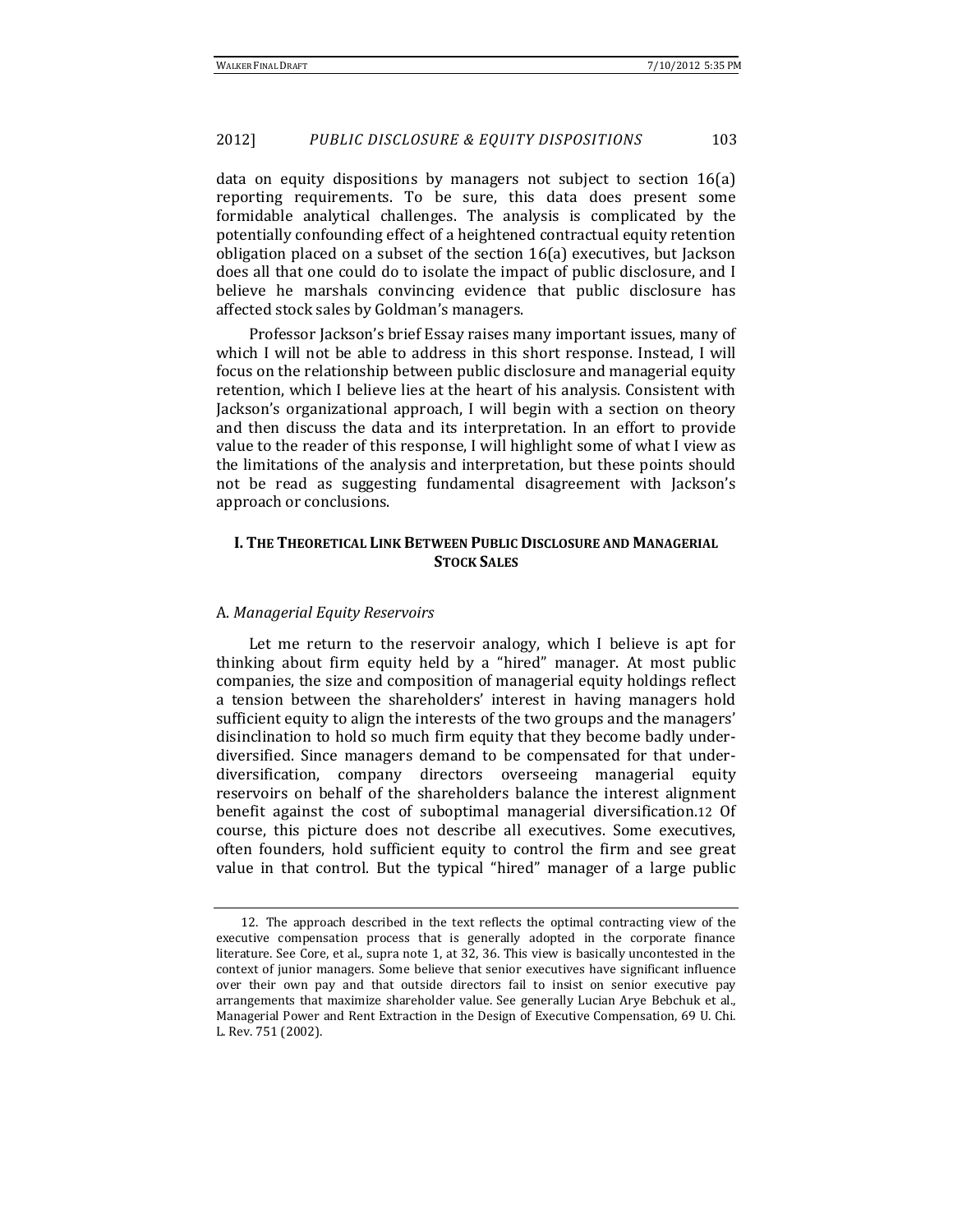company will not aspire to controlling ownership and will tend to prefer smaller equity holdings, all else being equal.13

As Jackson describes, Goldman is relatively unique in applying direct contractual controls to managerial equity holdings.14 The senior managers of Goldman are signatories to a shareholders' agreement that obligates them to hold at least  $25\%$  of the equity granted to them (calculated on an after-tax basis).15 Very senior executives are obligated to hold at least 75% of after-tax equity.16 At most firms, minimum equity holdings are determined indirectly by the vesting provisions that are placed on equity grants.17 Despite this innovation, we can still think of managerial equity holdings at Goldman as reservoirs—reservoirs that grow by at least 25% of every new grant of stock or options.

The reservoir analogy should be helpful in thinking about the appropriate baseline relationship between new equity grants, equity holdings, and managerial incentives. At times, Jackson appears to adopt a baseline of complete retention of equity grants. Finding that Goldman managers sell 0.8 shares for each new share received, Jackson states that these managers "diversify away most of the incentive effects of their stock-based pay."18 Jackson's statement is literally true. The incentives created by actual equity holdings are quite different than those that would be created by the same pattern of equity grants with no dispositions. But why is that the baseline? The implication is that greater retention would better align the incentives of managers with shareholders, but this assumes that grant decisions are made independently of disposition decisions, and, in fact, we know that they are not.19 If managers retained

16. See id. art. II, § 2.1(b).

18. Jackson, supra note 2, at 952-53.

<sup>13.</sup> See, e.g., Core, et al., supra note 1, at 38 (noting that "a rational, risk-averse CEO would hold *no* stock in her firm (in the absence of private information)").

<sup>14.</sup> Goldman Sachs appears to be unique in binding a large number of managers to equity retention targets. Most large public companies have share ownership targets for their CEOs and sometimes other senior executives. See Frederic W. Cook & Co., Executive Stock Ownership Policies—Trends and Developments (Sept. 13, 2010), http://www.fwcook.com/alert\_letters/09‐13‐10\_Executive\_Stock\_Ownership\_Policies\_‐ \_Trends\_and\_Developments.pdf (on file with the *Columbia Law Review*) (finding that 95% of the one hundred largest S&P 500 companies had a formal executive stock ownership policy in place).

<sup>15.</sup> See Amended and Restated Shareholders' Agreement, *in* Goldman Sachs Grp. Annual Report (Form  $10-K$ ) Ex.  $10.6$ , art. II, § 2.1(a) (Feb. 26, 2010). The agreement excludes from the calculation sufficient shares to pay the tax due on vesting or option exercise and includes only the net shares received on option exercise. See id. art. I,  $\S 1.1(h)$ .

<sup>17.</sup> This is also true at Goldman Sachs. Equity retention is a function both of contractual restrictions and vesting provisions.

<sup>19.</sup> See John Core & Wayne Guay, The Use of Equity Grants to Manage Optimal Equity Incentive Levels, 28 J. Acct. & Econ. 151, 152 (1999) (finding that firms actively manage the level of new CEO equity incentives in response to deviations between existing incentives and optimal incentives associated with economic determinants such as firm size, growth opportunities, and monitoring costs).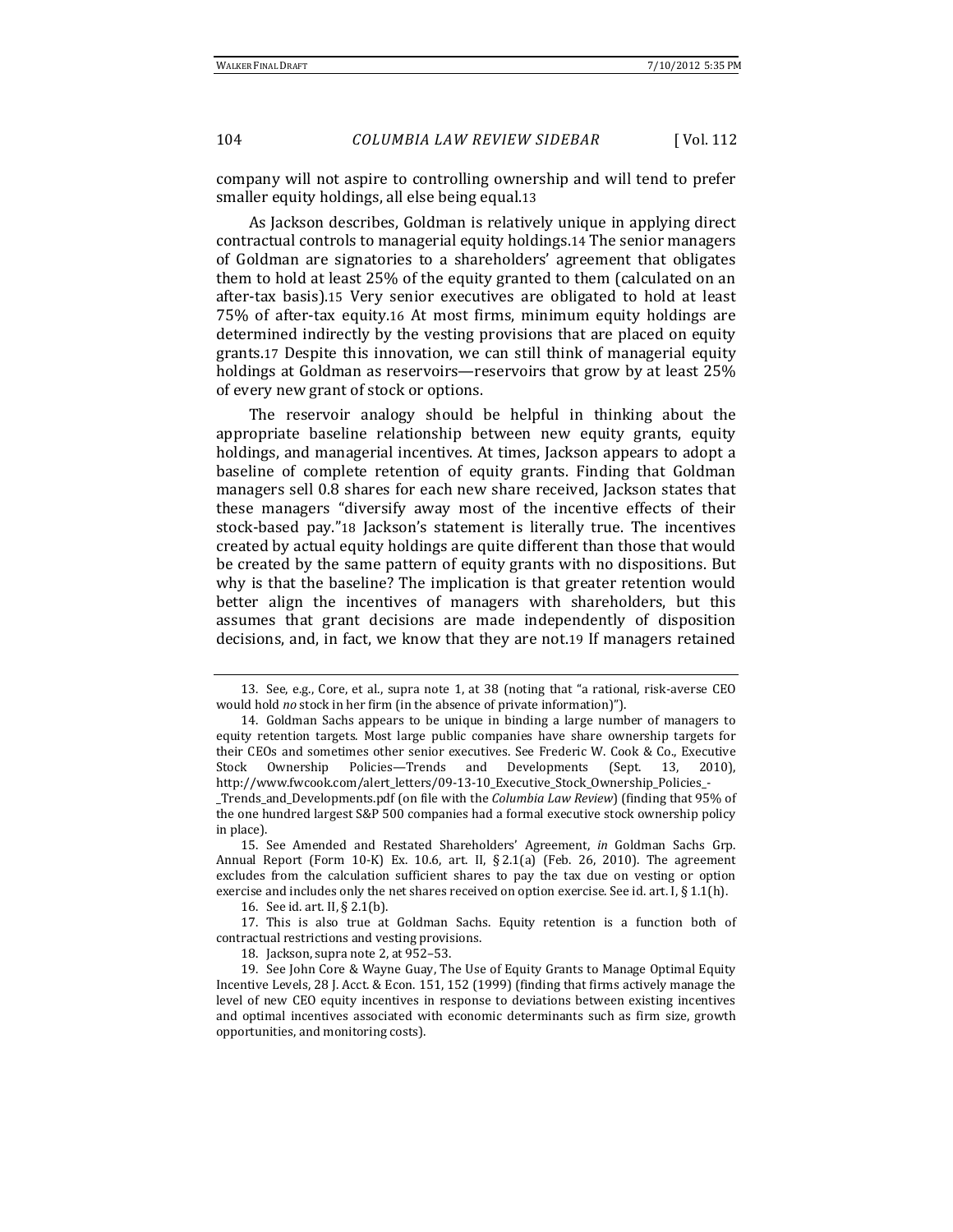more equity from grants, equity grants might well be reduced to achieve the desired equity reservoirs.

Imagine a different approach to using equity to align incentives. Suppose that a firm hired a new CEO (Build and Hold) and for the first five years of her tenure paid her largely in equity that she was required to retain until she left the company. Suppose after five years Build and Hold held 1% of the company's shares. In subsequent years, suppose the company paid Build and Hold with cash only—not simply "pay for pulse" salary—but a combination of salary, annual bonus, and long-term incentive pay, all in cash.20

Compare Build and Hold to her more typical peer who receives annual equity grants throughout his career (In and Out). Suppose that those annual grants are calibrated so that In and Out holds  $1\%$  of firm equity after five years and continues to hold  $1\%$  afterwards. In this case, after the end of the five-year ramp up period, In and Out's equity sales would match his grants.

Build and Hold, who sells no shares during her tenure, cannot be accused of undermining incentives by divesting. In and Out can be so accused, but he should not be. The incentives created in the two cases are the same.21 They simply reflect different approaches to managing equity reservoirs. 

Goldman is typical in the sense that firm equity constitutes a large fraction of the annual compensation of senior managers throughout their careers, and the fact that the large majority of the shares received are disposed of should not be viewed in itself as undermining or diminishing incentives. This is simply how Goldman, like most firms, has decided to manage equity reservoirs.22

<sup>20.</sup> Although rarely seen, this approach is not completely hypothetical. In fact, as a condition of making a major investment in Goldman during the height of the financial crisis, Warren Buffett required that the CEO, COO, and CFO of Goldman continue to hold 90% of the equity held by them at the time of his investment for the duration of his investment. Christine Harper, Goldman Executives Restrained from Stock Sales in Buffett Deal, Bloomberg, (Oct. 3, 2008), http://www.bloomberg.com/apps/news?pidnewsarchive&sida1 I3DK.6XgxY (on file with the *Columbia Law Review*). 

<sup>21.</sup> Or largely the same. For a perfectly rational actor, incentives should be a function of equity reservoir size, not whether the reservoir is maintained with constant inflow and outflow or is simply filled and held. It is possible, however, that more recently acquired equity is more salient to the holder and creates stronger incentives than "old" equity. This might be one reason that most firms choose to maintain equity reservoirs through the constant inflow and outflow method.

<sup>22.</sup> Exactly why the In and Out approach dominates the Build and Hold approach is, to my knowledge, a largely unidentified and unexplored question. I believe it is an important question and potentially fertile ground for further research.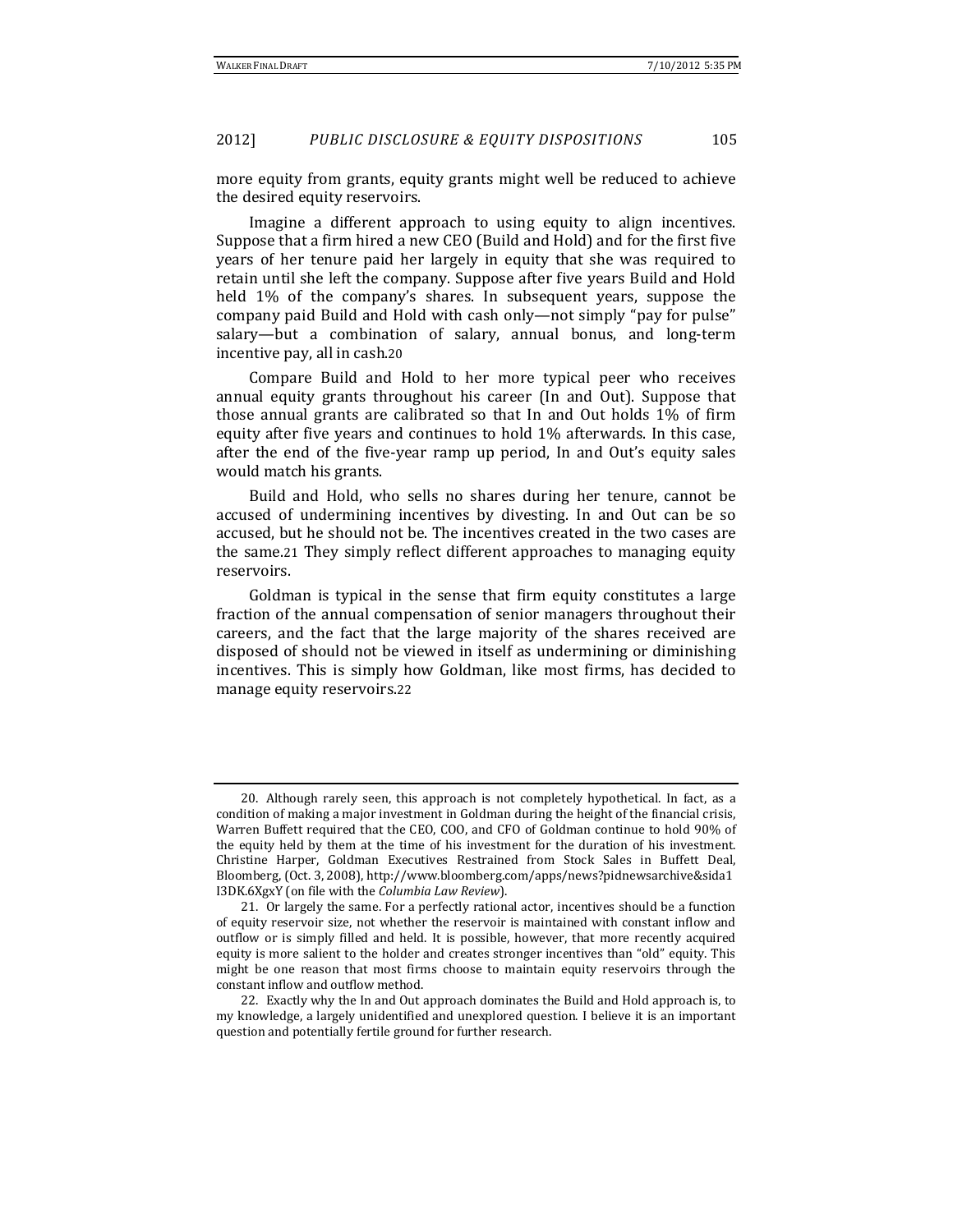#### B. *Relationship Between Public Disclosure and Equity Disposition*

Per section 16(a), executives of public companies are required to report transactions in company shares within two days of their trades and this trading data is immediately disclosed to the public.23 Jackson surmises that section  $16(a)$  reporting discourages managerial equity sales and tends to boost equity holdings. He discusses three private costs associated with public disclosure of stock sales. Disclosed sales may signal negative information about firm prospects to the market, signal a negative outlook within the firm, and subject executives to criticism in the press.24

My view of the likely impact of public disclosure on managerial stock sales is somewhat different than Jackson's. In thinking about this relationship, we need to consider several dimensions—individual versus firm-level incentives, differences in impact on managers at different levels within the hierarchy, and permanent versus temporary effects of disclosure requirements.

1. *Market Signals.* — As Jackson notes, if disclosed, stock sales by managers can be read by the market as an indication of negative inside information.25 Of course, informed observers will realize that large annual equity grants will be offset to a large extent by regular sales. They will understand that the input and output taps of managerial equity reservoirs are constantly on. As such, regular equity sales by managers paid in equity should not send negative market signals. Nonetheless, there will always be some difficulty in distinguishing uninformed sales that simply represent rebalancing from informed sales One would think that adverse inferences could be avoided by committing to hands-off pre-programmed selling arrangements, but, as Jackson notes, there is evidence that even these arrangements are susceptible to informed trading.26

But in what way does the creation of an adverse market signal represent a *private* cost for managers? The impact of a negative market signal is on the firm in the first instance. The firm may lose clients, customers, lenders, or potential employees that fear instability, and these losses could prove costly for a company. Of course, there is an indirect cost for the managers who have a significant fraction of their capital invested in their companies, but this cost is quite diffuse. Sales by one manager have a small impact on the value of all the firm's shares, including that manager's shares. A manager enjoys 100% of the diversification benefit of selling shares and only a small fraction of the cost. There is an obvious collective action problem, and reason to doubt that unconstrained 

<sup>23.</sup> SEC Mandated Electronic Filing and Web Site Posting for Forms 3, 4 and 5, 68 Fed. Reg. 25,788 (May 13, 2003) (codified in scattered parts of 17 C.F.R.).

<sup>24.</sup> Jackson, supra note 2, at 959.

<sup>25.</sup> Id. 

<sup>26.</sup> Id. at 958 n.24 (citing M. Todd Henderson, The Uses and Abuses of Rule 10b5-1 33-

<sup>35 (2010) (</sup>unpublished manuscript) (on file with the *Columbia Law Review*)).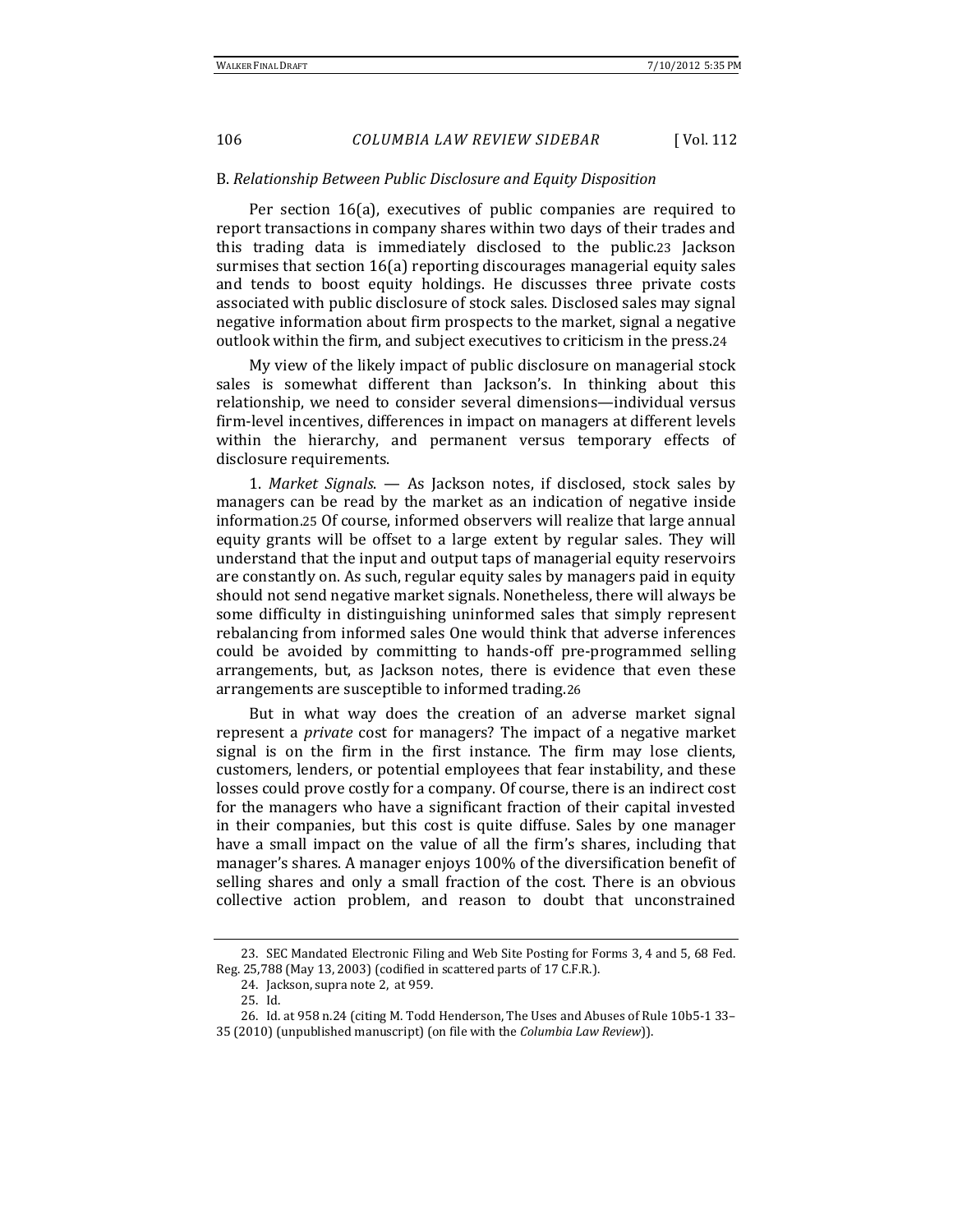managers would avoid diversification sales to protect against the possibility of a negative impact on share price.

Moreover, the potential for adverse market reaction is not uniform. Access to information is not equally distributed among managers; so, the market will more closely scrutinize some managers' trades than others.27 And, of course, the impact of a share price decline on a manager's wealth will depend on the amount of human and financial capital invested in the firm, which will vary. For example, traders, who, for good or ill, provided a major source of revenue for banks pre-crisis, tend to have little human capital invested in a particular bank and are exposed to a potential decline in firm value primarily through their equity holdings, whereas a senior manager of a manufacturing firm may have a much greater human capital investment.28 Jackson also mentions the increased likelihood of a takeover triggered by a share price decline induced by insider stock sales.29 Again, the cost of that greater threat would not be uniform. Presumably the most senior managers enjoy the largest private benefits of control and have the most to lose if that remote threat were to materialize.

2. *Internal Signals*. — Disclosed stock sales also send signals within a firm with respect to a manager's level of confidence and commitment and may convey inside information that is not widely available within the firm.30 However, one would think that in a company in which equity compensation represents a large fraction of compensation for all senior managers, insiders would be even more sensitive to the need for managing personal stock holdings through regular dispositions. Moreover, one would think that signals would be less ambiguous inside a firm given on-going relationships and improved information. Colleagues who know that your twins were just accepted at Yale are unlikely to read a large stock sale as signaling a lack of confidence or commitment.

Jackson also argues that even if sales don't provide a negative signal with respect to *current* confidence or commitment, these sales "convey[] to colleagues that the executive has less of a financial interest in the firm's long-term value" going forward.31 But less of an interest compared to what? Of course, sales of stock result in less ownership than retaining 100% of equity grants, but as I have suggested above, that is not a realistic baseline. As long as a given manager is selling equity on a regular basis to

<sup>27.</sup> See, e.g., Matthew T. Bodie, Aligning Incentives with Equity: Employee Stock Options and Rule 10B-5, 88 Iowa L. Rev. 539, 575 (2003) (noting that "high-level managers and executives have much greater proximity and access to the type of information that affects the price of the company's stock").

<sup>28.</sup> See Lynne L. Dallas, Short-Termism, the Financial Crisis, and Corporate Governance, 37 J. Corp. L. 265, 316 (2012) (describing trading cultures and their emphasis on profit-making skills, short-term results, and self-interested behavior).

<sup>29.</sup> Jackson, supra note 2, at 959.

<sup>30.</sup> Id at 958. 

<sup>31.</sup> Id at 959.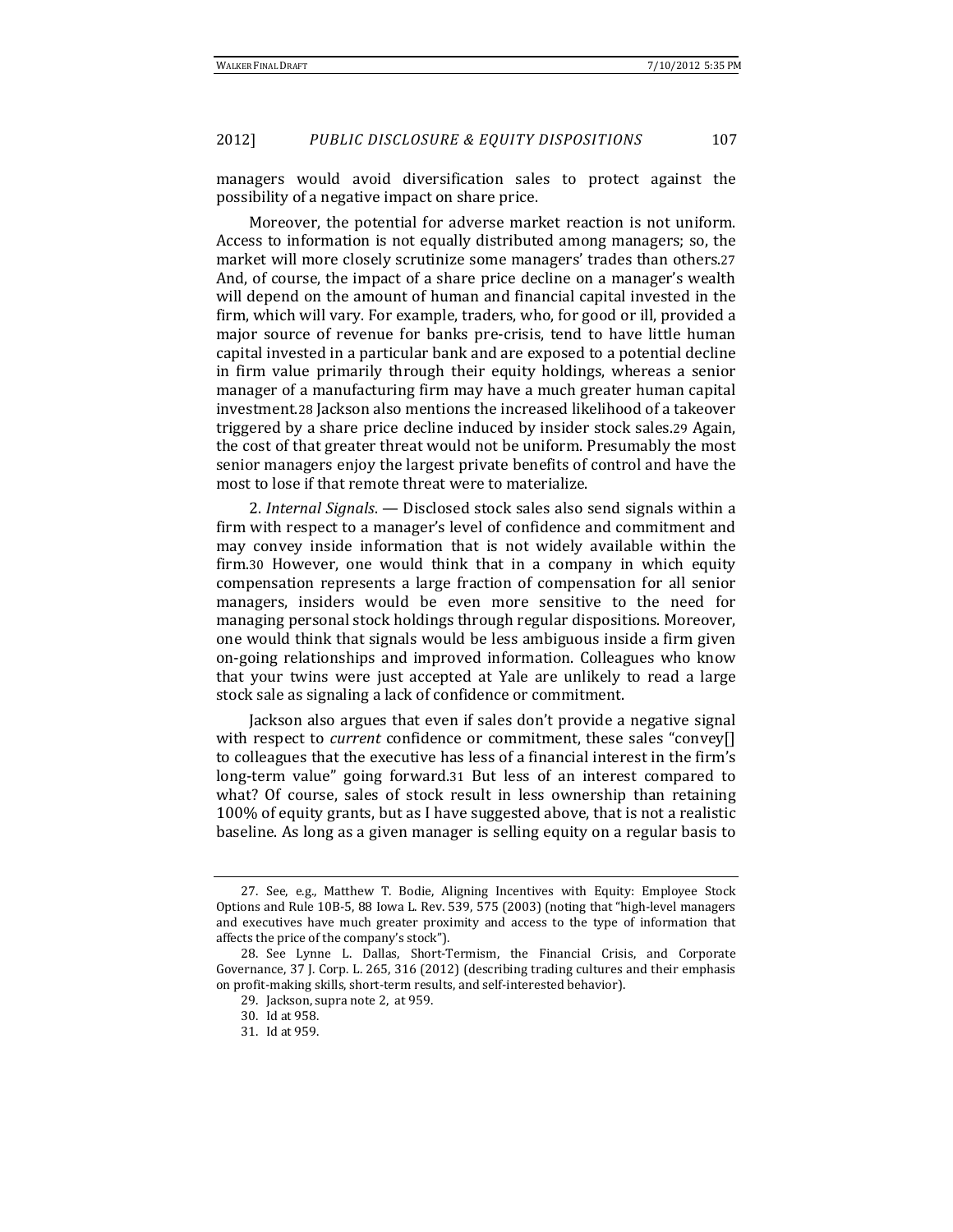maintain his reservoir in a manner similar to his colleagues, these sales do not signal any reduction in commitment going forward.

3. *Reputational Costs.* — Jackson argues that some executives may be deterred from selling shares because public disclosure of those sales may lead to an adverse reaction in the financial press.32 While I agree in general that executives are sensitive to press coverage, 33 the impact in this case may be limited. First, only extremely large sales result in any significant press coverage, and large sales can be avoided through adopting a regular program of stock sales.34 Second, even if executives bunch their sales, only the most senior executives are likely to sell sufficient stock at one time to attract press coverage. Again, to the extent that there is an impact, it seems likely to be limited to the most senior executives. 

#### C. *Timing Issues and Other Caveats*

In sum, I agree with Jackson that there is a theoretical basis for anticipating that public disclosure would impact equity disposition by managers. However, any disincentive would seem to be greater for the most senior executives than for more junior managers who are less likely to be influenced by private benefits of control or to fear adverse press coverage. 

There is, moreover, a question of timing. Would we expect public disclosure to have a greater impact on equity sales and equity holdings in steady state or on the timing of sales by managers who can anticipate becoming subject to these obligations? Shifting of stock sales outside of section 16(a) reporting periods seems more likely than long-term deterrence. Ratable sales may be optimal for a manager receiving ratable grants, but bunching sales prior to becoming subject to public disclosure obligations or deferring sales for a year or two until the obligation lapses would seem to be much less costly than deferring sales for the entire period that a manager may be subjected to a public disclosure requirement. 

Note, moreover, that bunching sales prior to or just following a period of required disclosure is only partially in the individual manager's interest. It is largely in the firm's interest. Given the possibility that insider stock sales may be misinterpreted by the market and given the firm-level costs mentioned above, firms would have an interest in minimizing

<sup>32.</sup> Id. 

<sup>33.</sup> See Bebchuk, et al., supra note 12, at 786-88.

<sup>34.</sup> See Peter J. Romeo & Alan L. Dye, Insider Trading Under Rule 10b5-1 and 10b5-2, SHO13 ALI-ABA 893, 902 (2002) (noting that pre-programmed stock sales plans that are encouraged under SEC Rule 10b5-1 "make it possible to spread sales and other transactions over a lengthy period of time, thereby reducing their potential for an adverse market impact").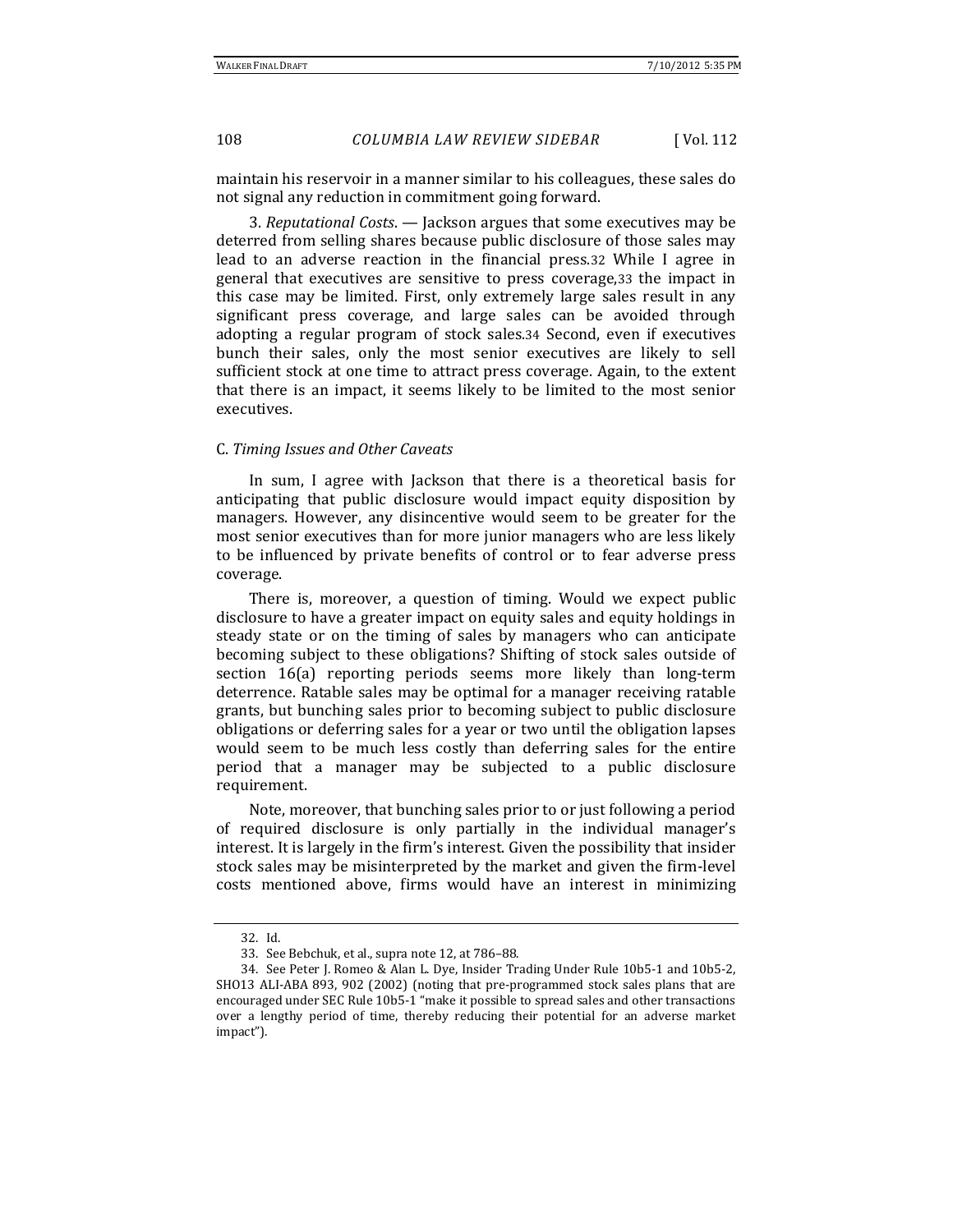publicly disclosed sales of stock by insiders. One legal way of doing so would be to encourage executives to bunch diversification-based sales in the period prior to their becoming subject to public disclosure requirements. Firms would also encourage executives who are soon to retire and leave public disclosure status to defer diversification sales until they are no longer subject to the disclosure requirements.

These two points—the differential effect of equity disposition disclosure on managers at different levels of the hierarchy and the timing question—should be borne in mind as we consider the evidence of the impact of section  $16(a)$  disclosure on dispositions at Goldman and the implications thereof. Also, before we turn to the data, it is worth a reminder here that Goldman binds its senior managers to a shareholders' agreement that both restricts their sales of Goldman stock and results in disclosure of trades by a large number of managers—not section  $16(a)$ disclosure, but internal disclosure that is ultimately reported on Schedule 13D.35 Jackson argues that, given the uniqueness of this arrangement and the obscurity of the 13D filings, the market does not respond to this information in the same way that it responds to section  $16(a)$  filings, and he has evidence to back this up.36 Even if that is right, however, there is no reason to think that the internal Goldman market ignores these disclosures. All of these Goldman managers disclose their own sales, know how and where this information is reported, and realize that the same information is available for their colleagues in the same place. It is hard to imagine that section  $16(a)$  filings provide any new information within the hallways of Goldman.37 If that is right, the internal market signaling story is off the table at Goldman, and differences between stock sales of section 16(a) reporters and other managers (subject to 13D but not section  $16(a)$ ) that are discussed in the next section can only be attributed to the market signaling and reputational effects described by Jackson (or to other causes not explored).

#### **II. SECTION 16(A) DISCLOSURE AND STOCK SALES AT GOLDMAN**

In an unusual arrangement for a public company, several hundred of Goldman's senior managers are signatories to a shareholders' agreement obligating each of them to retain 25% of equity grants and to report sales

<sup>35.</sup> See supra note 15 and accompanying text.

<sup>36.</sup> Jackson, supra note 2, at 984.

<sup>37.</sup> There is undoubtedly a timing difference. Schedule 13D reports are not filed as soon after trades as the reports required by section  $16(a)$ . Compare SEC Rule  $13d-2(a)$ , 17 CFR  $\S$  240.13d-2 (2011) (requiring amended schedules 13D to be filed "promptly"), with SEC Mandated Electronic Filing and Web Site Posting for Forms 3, 4 and 5, 68 Fed. Reg.  $25,788$  (May 13, 2003) (codified in scattered parts of 17 C.F.R.) (requiring section  $16(a)$ ) disclosure of trades within two days). But unlike external market signals that are used for trading and that quickly become stale, the internal reputational market does not require such fresh information.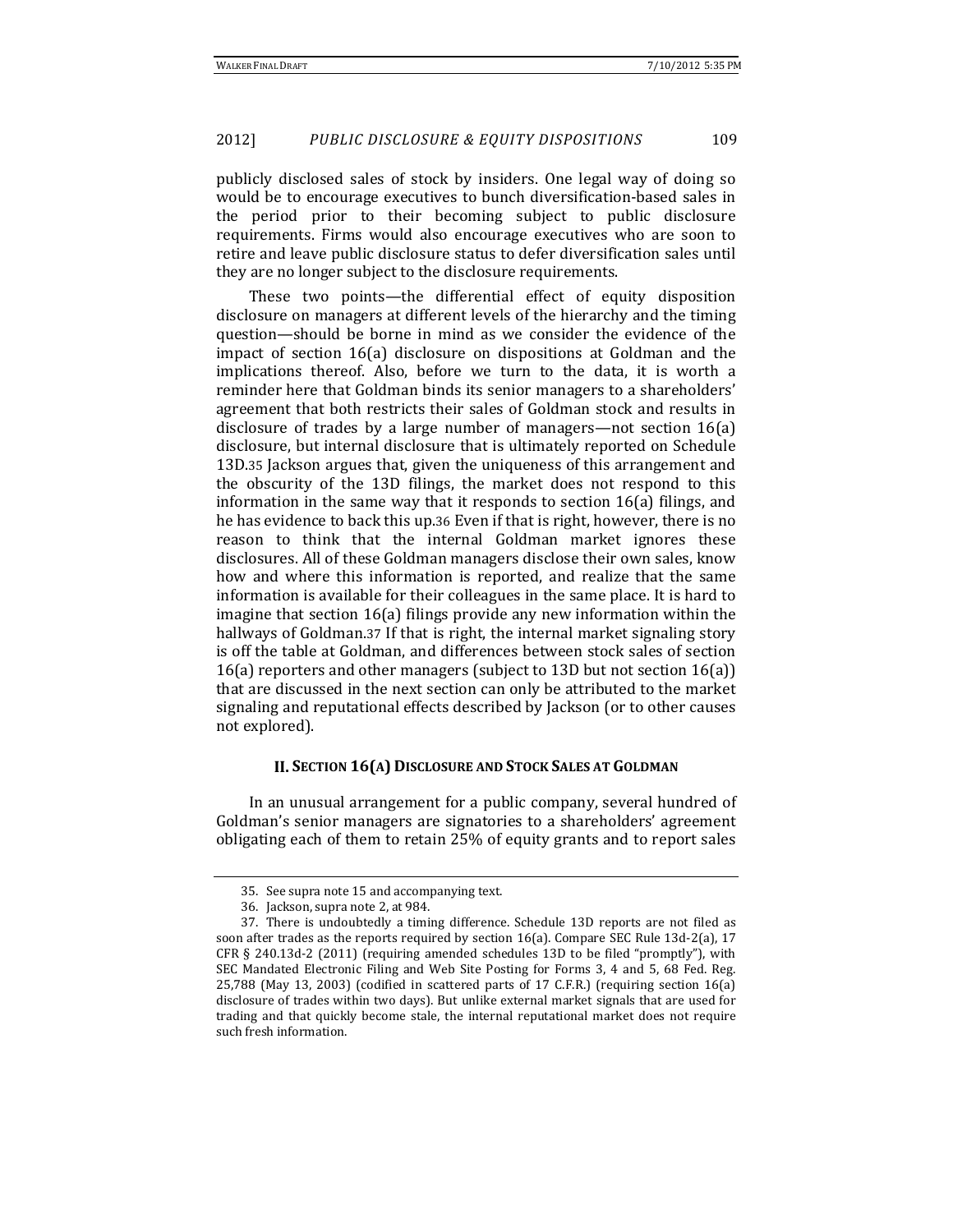information that is aggregated in the Schedule 13D that is filed for this group.38 A subset of these senior managers (currently twenty-nine individuals) serve on the firm's Management Committee and oversee daily operations.39 Currently, ten members of the Management Committee are subject to section  $16(a)$  reporting obligations as the executive officers of Goldman.40

Jackson's principal empirical strategy is to utilize sales data for managers not subject to section 16(a) reporting requirements to investigate the impact of section  $16(a)$  disclosure on sales activity.41 Jackson has two approaches. First, because the membership of the section  $16(a)$  executive group changes over time, Jackson can compare sales by the same individuals during periods in which they are and are not subject to section 16(a) reporting requirements. Jackson finds a statistically significant relationship between section  $16(a)$  reporting status and sales, with these individuals selling four times as much stock when not subject to section 16(a) reporting.42 Jackson also finds that Goldman managers "unload" shares in anticipation of becoming subjected to section  $16(a)$ reporting. For example, he finds that average sales in the two years prior to attaining executive officer status are about three times greater than in the subsequent section  $16(a)$  reporting years, and this difference is significant at a 99% confidence level.43

Jackson's second approach to unpacking the impact of section  $16(a)$ disclosure on sales is to compare sales by members of the firm's management committee who are section  $16(a)$  reporters to sales by nonreporters. Again, Jackson finds that section 16(a) reporters sell significantly fewer shares and that the difference is both statistically and economically significant. Jackson shows that in the period from 2000 through 2009, section  $16(a)$  reporters sold shares worth \$7.2 million on average while non-reporters sold \$9.5 million on average.44 This data, Jackson argues, can be taken as evidence that section  $16(a)$  reporting status inhibits sales.

42. Id at 970 tbl.IV. 

<sup>38.</sup> See supra note 15 and accompanying text.

<sup>39.</sup> The Goldman Sachs Grp., Inc., Management Committee, http://www.goldmansachs.com/who‐we‐are/leadership/management‐

committee/index.html (on file with the *Columbia Law Review*) (last visited June 16, 2012). 40. The Goldman Sachs Grp., Inc., Executive Officers,

http://www.goldmansachs.com/who-we-are/leadership/executive-officers/index.html (on file with the *Columbia Law Review*) (last visited June 16, 2012).

<sup>41.</sup> Jackson, supra note 2, at 961. Jackson also provides data on the relationship between equity grants and sales at Goldman, patterns in managerial ownership over time, and differences in sales between managers who receive relatively more and relatively less equity-based pay. In this response, I focus on his evidence concerning the relationship between public disclosure and equity dispositions, which I believe to be the key contribution of the Essay.

<sup>43.</sup> Id at 971 fig.I. 

<sup>44.</sup> Id at 972 tbl.V.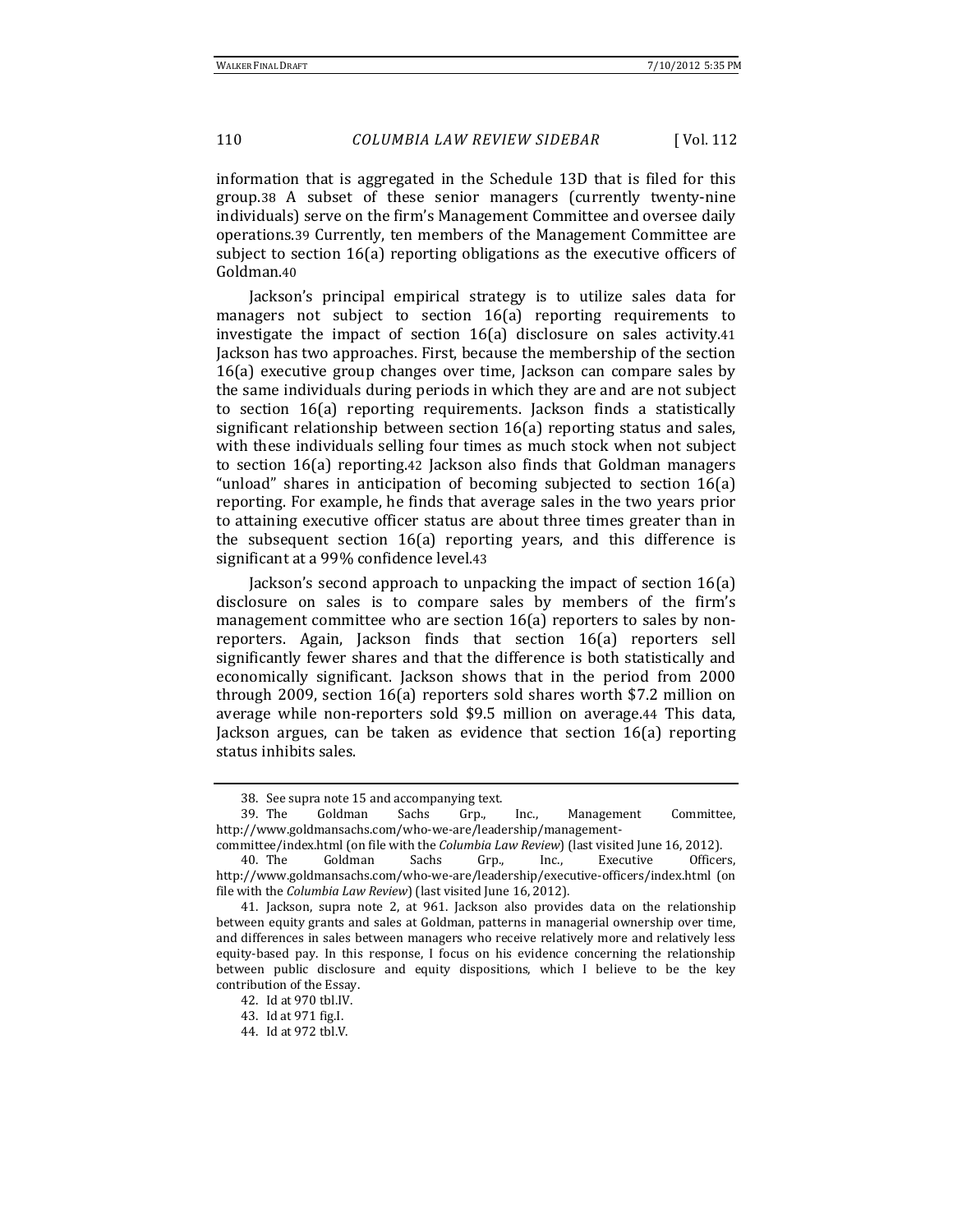These are impressive results, but as Jackson realizes, there is a potentially confounding factor. Some of the section  $16(a)$  reporters are also Designated Senior Officers (DSOs) who are contractually obligated to retain 75% of equity granted to them instead of the more broadly applicable  $25\%$ .45 Currently, six of the firm's section  $16(a)$  reporting executive officers-the firm's CEO, COO, CFO, and three Vice Chairmenare DSOs.46 So the challenge for Jackson is to show that public disclosure inhibits equity disposition independently of the sometimes overlapping heightened contractual retention obligation. The differences in sales for disclosure and non-disclosure years,47 the ramp up in sales prior to the imposition of a disclosure obligation, $48$  and the differences in sales by management committee members who are and are not subject to section  $16(a)$ 49 reflect the influence of both factors, since the DSO population is a subset of the section  $16(a)$  reporting population.

In his appendix, Jackson reports results of an analysis of ten years of disposition data for the twenty-three Goldman partners who were section 16(a) reporters at some point during that period.50 His dependent variable is sales and he includes two dummy variables—one for the presence of a section  $16(a)$  reporting obligation; the other for DSO status and the attendant heightened contractual retention obligation. Controlling for DSO status, Jackson finds that the relationship between the section 16(a) reporting obligation and sales is significant at the  $99\%$  confidence level.<sub>51</sub> This is the key evidence that public disclosure dampened equity disposition at Goldman during the study period, independently of contractual retention obligations.

Of course, it is impossible to completely segregate the effects of public disclosure and contractual retention obligations at Goldman. It is possible, for example, that Goldman's executives are better able to anticipate the application of one or the other and that the lags between anticipatory selling and the two changes in status differ. Also, although the heightened retention obligation on DSOs was not put in place until 2004, it is possible that the very top executives were subject to informal constraints on selling during the 2000–2004 post-IPO lockup period that were not felt by other Goldman managers.52 As long as some members of the section  $16(a)$ 

<sup>45.</sup> See supra note 16 and accompanying text.

<sup>46.</sup> The Goldman Sachs Grp., Inc., Proxy Statement for 2012 Annual Meeting of Shareholders, at 25 (Apr. 13, 2012).

<sup>47.</sup> Jackson, supra note 2, at 970 tbl.IV.

<sup>48.</sup> Id. at 971 fig.I. 

<sup>49.</sup> Id. at 972 tbl.V.

<sup>50.</sup> Id. at 990 tbl.VIII. 

<sup>51.</sup> Id. 

<sup>52.</sup> Id. at 964. The Goldman Sachs IPO occurred in 1999. Senior managers were subjected to additional restrictions on selling shares during a "lockup" period that extended into 2004. Id. However, as Jackson notes, lockup restrictions could be waived and were waived during this period, id. n.41, raising the possibility of differing treatment of top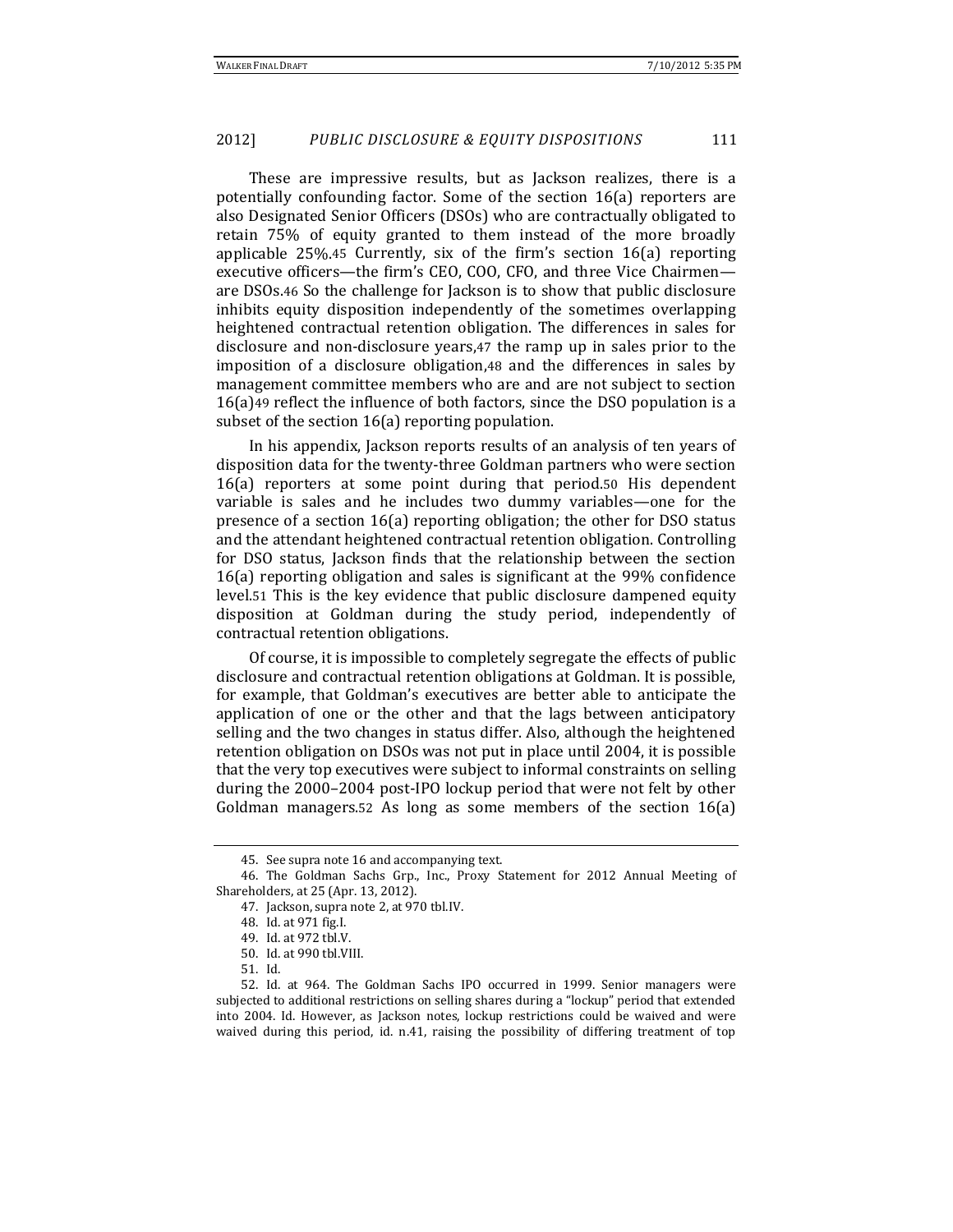reporting group are subject to retention obligations that are not shared (or shared to a lesser extent) by non-section  $16(a)$  reporters, there will always be some uncertainty regarding the influence of public disclosure per se.

Nonetheless, I am convinced that 1) Jackson has provided solid evidence for the dampening effect he theorizes and 2) he has done everything possible to isolate that effect. In conversations I had with Jackson in preparing this response, I learned of other robustness tests that he conducted that are not discussed in the Essay. For example, in one analysis, Jackson limited the sample to individuals who were sometimes subject to section 16(a) but never subject to heightened contractual holding obligations. Even for this more limited sample, Jackson found a statistically significant relationship between public disclosure and equity dispositions.53

Given the potential confounding effect of DSO retention obligations at Goldman, I would have liked to have seen more robustness tests described in the Essay, but I understand that all law journals and authors face page constraints. I would encourage Jackson to create an on-line appendix where interested readers could go to find more detailed regression results, further discussion of robustness tests, and more detail on the sample. For example, while DSOs account for 60% of Goldman's section 16(a) reporters currently, I understand that over the entire ten-year period investigated (which ended with 2009), DSOs accounted for only about  $25\%$  of section  $16(a)$  reporters, on average.54 Intuitively, as the number of individuals subject to heightened contractual retention obligations falls relative to the overall section  $16(a)$  reporting population, one's concern about the DSO confounding effect diminishes. Thus, I believe many readers would find descriptive data such as this to be quite helpful. 

#### **III. INTERPRETATION OF RESULTS**

Does public disclosure dampen equity dispositions? Jackson provides convincing evidence that the answer is yes. This is a significant step forward, but unfortunately the Goldman data cannot resolve two important questions that arise in attempting to interpret that result. First, is the dampening effect an ongoing, steady-state phenomenon or a one-

54. Id. 

managers and managers further down in the hierarchy.

<sup>53.</sup> E-mail from Robert J. Jackson, Jr., Assoc. Professor of Law, Columbia Law Sch., to David I. Walker, Professor of Law, Maurice Poch Faculty Research Scholar, and Assoc. Dean for Academic Affairs, Bos. Univ. Sch. of Law (May 16, 2012, 8:51 PM EDT) (on file with author). Jackson does not report this data in the Essay because the section  $16(a)$  executives who are not DSOs generally are not bankers, but are legal, HR, compliance, or similar supporting personnel, and his primary interest is in the responsiveness of Goldman's banking leaders to disclosure.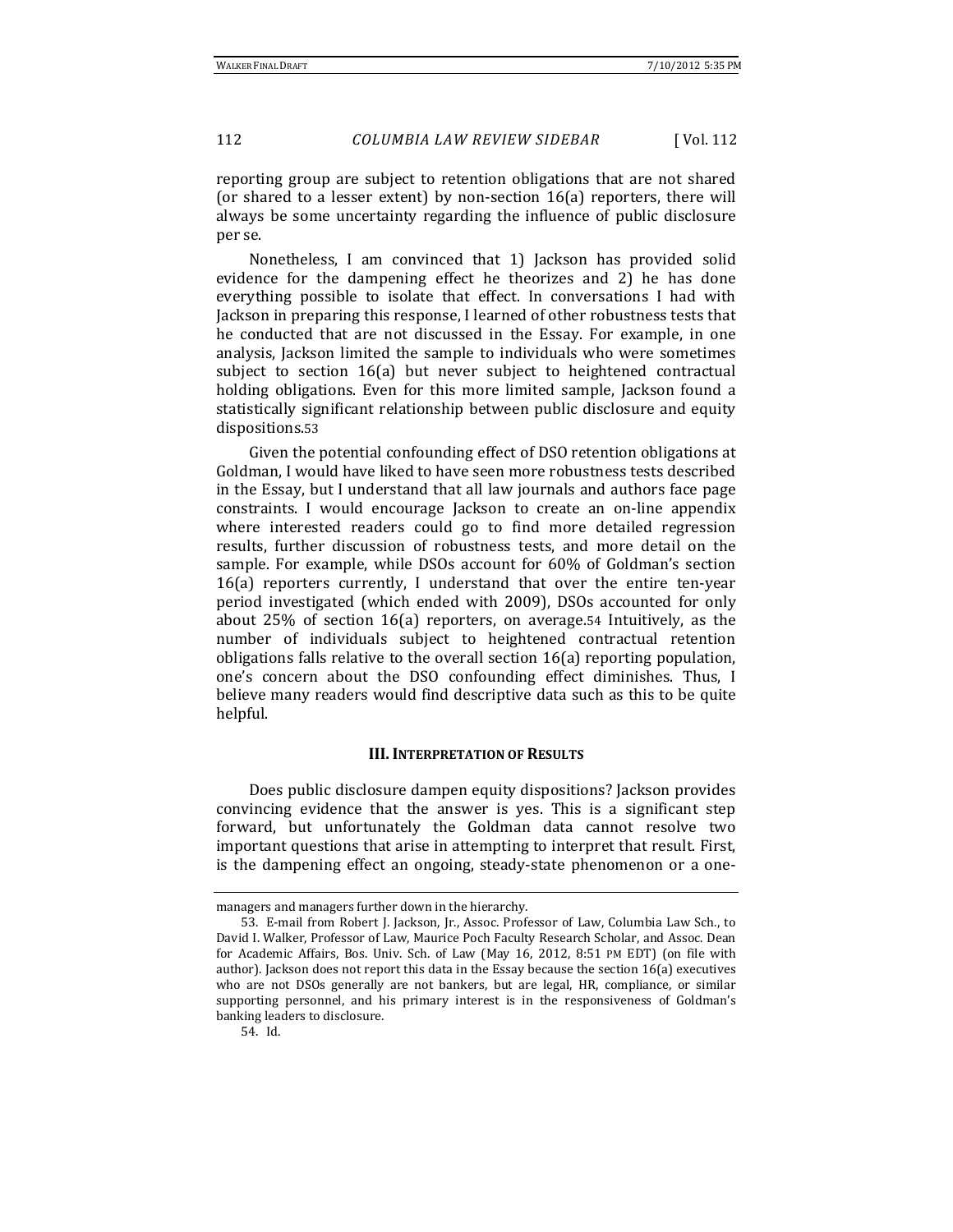time shifting of sales? Second, are equity dispositions by lower level managers who are not currently covered by section  $16(a)$  likely to be influenced by public disclosure in the same way as sales by Goldman's top executives? And is Goldman different? In other words, how far and in what direction can we extrapolate from this data?

#### A. *A Steady‐State Effect?*

As discussed above, it would be in the firm's interest for managers to bunch share sales in periods prior to or following section  $16(a)$  reporting status in order to minimize any potential adverse market signal arising from section  $16(a)$  reports.55 It is not clear how much of the difference in equity dispositions observed by Jackson reflects time-shifting of sales and how much reflects steady-state reduction. To put the issue more sharply, it is not clear whether public disclosure affects aggregate dispositions by executives or simply the timing of those dispositions. Jackson provides evidence that managers anticipate elevation to section 16(a) status and increase sales in the years prior. It is possible, then, that the effect is simply one of shifting and bunching and that disclosure does not affect average holdings over the entire period. Presumably, one would need data over a much longer period during which some managers are consistently subject to section  $16(a)$ , while others move into or out of that status, in order to determine whether there are steady-state effects.

To be sure, evidence that firms and/or individuals manage the timing of share sales to minimize section  $16(a)$  reported sales would be important. Assuming that shifting behavior is widespread, analysts looking at section 16(a) reports to assess trading by executives would need to realize that they are seeing only part of the picture and that with respect to newly appointed executives or executives near retirement reported sales may be only the tip of the iceberg.56 However, if it turns out that section  $16(a)$  has little or no impact on aggregate equity holdings, that would suggest that public disclosure may have little impact on managerial incentives over the long haul.

#### B. *Extrapolation to Lower Level Managers (and Beyond Goldman)?*

Professor Jackson's research is partly motivated by the following idea: If it can be shown that public disclosure inhibits equity disposition by managers, increasing the reach of that disclosure could potentially be a useful corporate governance tool, a way of encouraging managers not currently subject to section  $16(a)$  to hold more shares, which would better

<sup>55.</sup> See supra Part I.C.

<sup>56.</sup> Evidence that public disclosure encourages executives to defer sales until just after retirement might also heighten concerns regarding earnings management or manipulation of information near the end of an executive's tenure.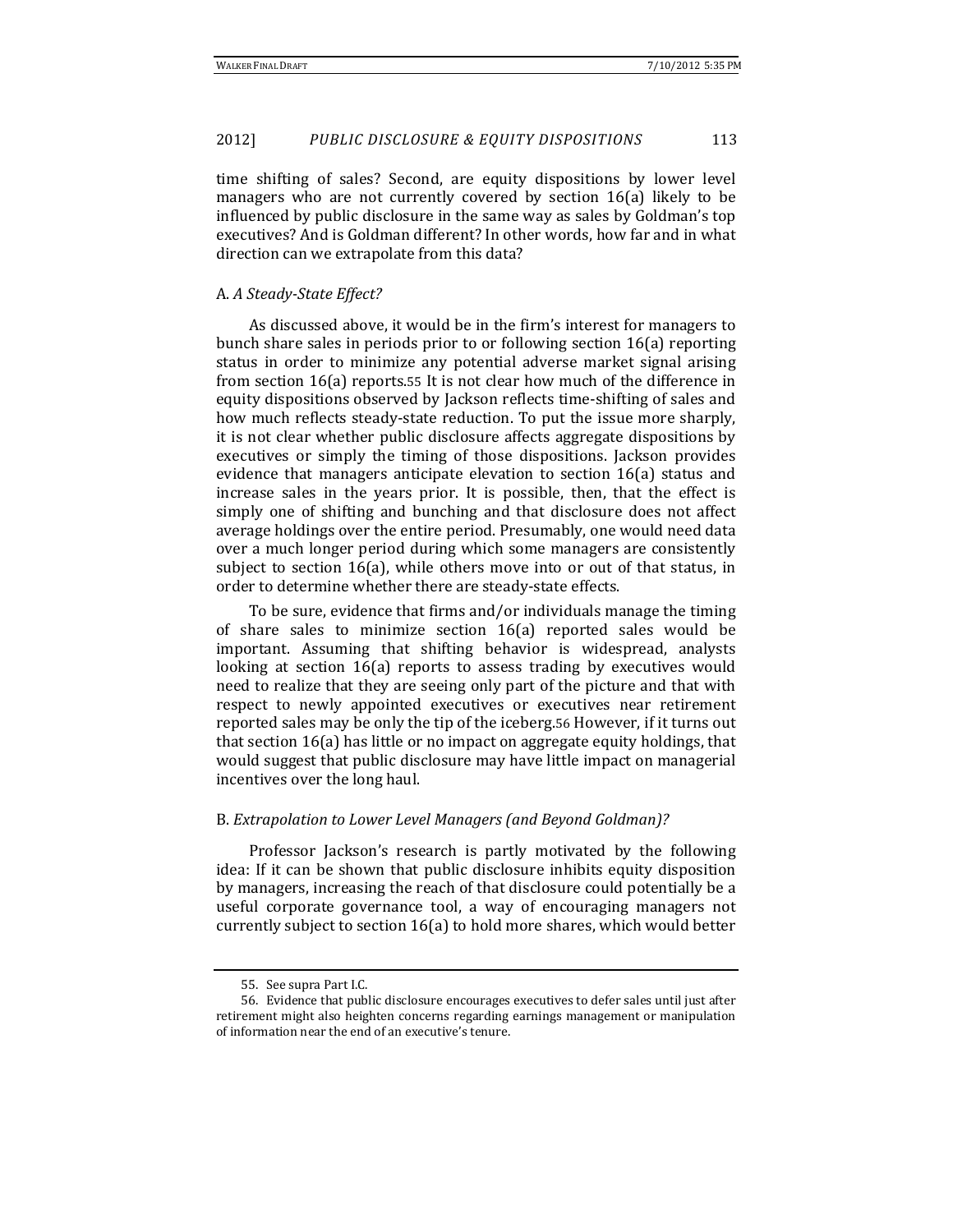align the interests of those managers with their shareholders.57

Setting aside the shifting issue addressed above and assuming for now that public disclosure has had a steady-state impact on equity dispositions and equity holdings by Goldman's section 16(a) reporting executives, can we extrapolate to more junior managers? Goldman Sachs has an unusual management structure with a management committee of twenty-nine overseeing daily operations. Perhaps all of those individuals should be designated as executives subject to section  $16(a)$  reporting. But more generally as one moves beyond the executive suite of most public companies, one observes a qualitative change in roles, responsibilities, benefits of control, and exposure to the press. As discussed above, the firm-level costs of publicly disclosed sales are likely to be borne by individual managers in relation to the levels of financial and human capital they have invested in the firm.58 Similarly, reputational costs of disclosed selling are likely to be limited to top executives who sell chunks of equity that are material in the context of a particular firm. Perhaps the internal signaling story is most plausibly applied to lower level managers, although, as I have suggested, I do not think that the Goldman results can be explained by an internal signaling mechanism because all of the information was readily available within the firm. For all of these reasons, it seems likely that the top executives who are already subject to section  $16(a)$  reporting at their companies would be much more sensitive to public disclosure of sales than their non-reporting underlings.

Finally, suppose that public disclosure requirements were to be expanded to cover more managers. And suppose that these requirements made share sales less attractive to the newly covered managers and resulted, in the first instance, in increased equity holdings by these managers. Is there any reason to think that firms could not or would not offset this effect by reducing equity pay and increasing performance-based cash compensation? Most observers believe that the top executives generally share the stockholders' interest in optimizing incentives below the executive suite.59 Thus, if equity holdings are suboptimally high or low at the junior executive level, one would think that the senior executives would address this problem by increasing or decreasing reliance on equity pay, adjusting vesting requirements, or through other contractual modifications. In short, even if public disclosure is shown to be a useful tool for improving incentives at the top, it is not clear that we should or can use expanded public disclosure requirements as a means of improving

<sup>57.</sup> Jackson, supra note 2, at 977-78.

<sup>58.</sup> See supra Part I.B.1.

<sup>59.</sup> See, e.g., Lucian A. Bebchuk & Jesse M. Fried, Paying for Long-Term Performance, 158 U. Pa. L. Rev. 1915, 1921 (2010) (noting "when top executives' compensation is tied to long-term shareholder value, these executives will have a powerful incentive to adopt arrangements that similarly tie lower-level executives' pay to long-term shareholder value").